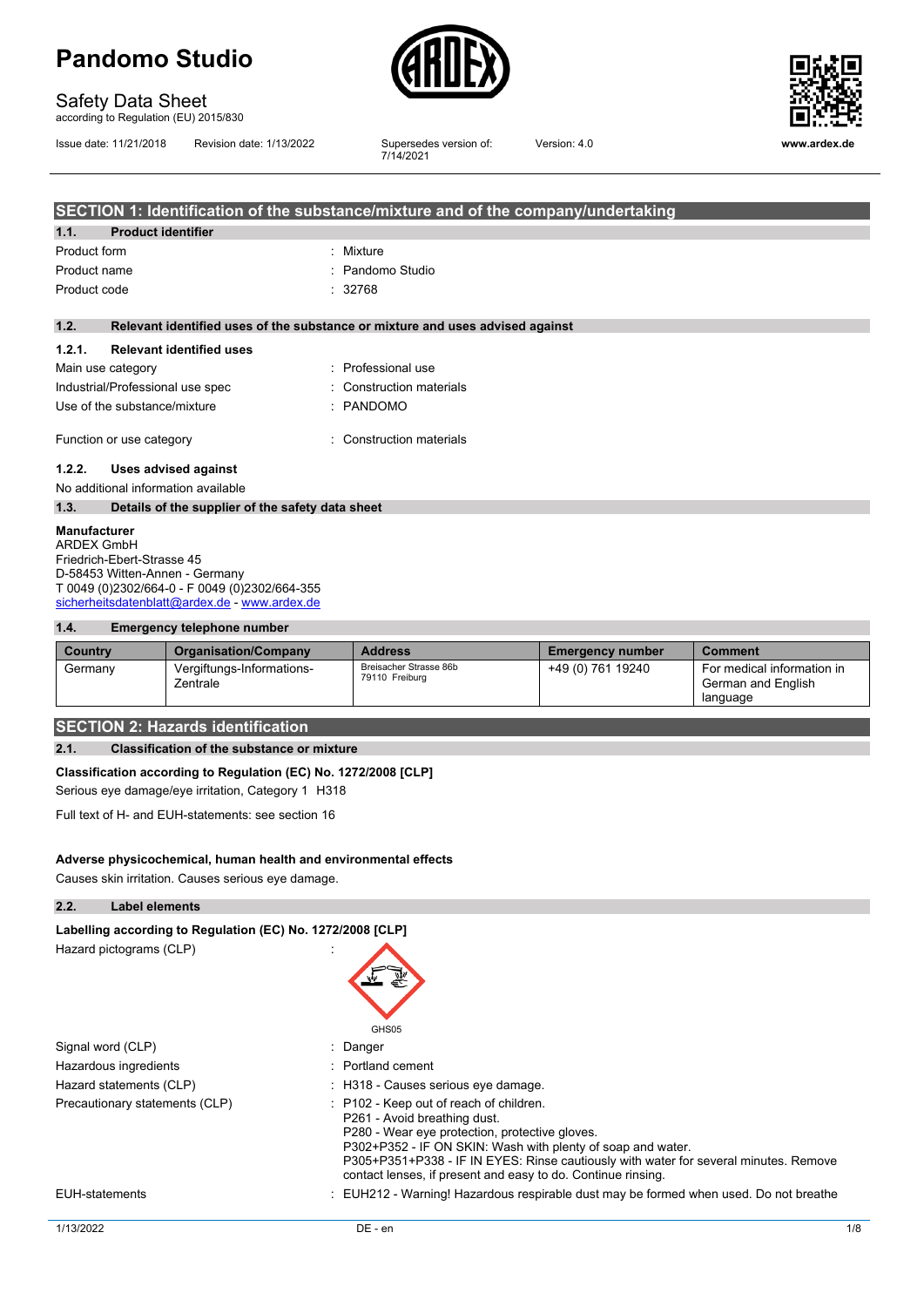Safety Data Sheet

according to Regulation (EU) 2015/830

#### dust.

Extra phrases **in the propert of contents** of contents/container in accordance with regional/national/international/local regulations.

**Labelling according to Directive 67/548/EEC or 1999/45/EC**

| 2.3.<br>Other hazards                                  |                                                                                                                                                                                                                                                                                                                                                                                                                                                                                 |
|--------------------------------------------------------|---------------------------------------------------------------------------------------------------------------------------------------------------------------------------------------------------------------------------------------------------------------------------------------------------------------------------------------------------------------------------------------------------------------------------------------------------------------------------------|
| Other hazards which do not result in<br>classification | : The product contains chromate reducer, whereby the content of water-soluble chromium (VI) is<br>less than $0.0002\%$ .<br>With proper storage (dry) and consumption within the specified storage time, a sensitizing<br>effect of the cement / binder by contact with skin cannot occur (H317 or EUH203 can therefore<br>be omitted). Measurement results show that the proportion of TiO2 particles with an<br>aerodynamic diameter $\leq 10$ µm is significantly below 1 %. |
| PBT: not relevant – no registration required           |                                                                                                                                                                                                                                                                                                                                                                                                                                                                                 |

vPvB: not relevant – no registration required

Contains no PBT/vPvB substances ≥ 0.1% assessed in accordance with REACH Annex XIII

#### **SECTION 3: Composition/information on ingredients**

#### **3.1. Substances**

Not applicable

#### **3.2. Mixtures**

| <b>Name</b>                                                                                                                      | <b>Product identifier</b>                                                                               | $\frac{9}{6}$ | <b>Classification according to</b><br><b>Regulation (EC) No.</b><br>1272/2008 [CLP] |
|----------------------------------------------------------------------------------------------------------------------------------|---------------------------------------------------------------------------------------------------------|---------------|-------------------------------------------------------------------------------------|
| titanium dioxide; [in powder form containing 1 % or more of<br>particles with aerodynamic diameter $\leq 10 \text{ }\mu\text{m}$ | (CAS-No.) 13463-67-7<br>(EC-No.) 236-675-5<br>(EC Index-No.) 022-006-002<br>(REACH-no) 01-2119489379-17 | $\geq$ $\sim$ | Carc. 2, H351                                                                       |
| Portland cement                                                                                                                  | (CAS-No.) 65997-15-1<br>(EC-No.) 266-043-4                                                              | $> 3 - 510$   | Skin Sens. 1, H317<br>Eye Dam. 1, H318<br>Skin Irrit. 2, H315<br>STOT SE 3, H335    |

Comments : Chromium (VI) compounds < 2 ppm

Measurement results show that the proportion of TiO2 particles with an aerodynamic diameter < 10 µm is significantly below 1 %.

Full text of H- and EUH-statements: see section 16

|             | <b>SECTION 4: First aid measures</b>                                       |  |                                                                                                                                                       |  |
|-------------|----------------------------------------------------------------------------|--|-------------------------------------------------------------------------------------------------------------------------------------------------------|--|
| 4.1.        | Description of first aid measures                                          |  |                                                                                                                                                       |  |
|             | First-aid measures after inhalation                                        |  | : Remove person to fresh air and keep comfortable for breathing.                                                                                      |  |
|             | First-aid measures after skin contact                                      |  | : Wash skin with plenty of water. Take off contaminated clothing. If skin irritation occurs: Get<br>medical advice/attention.                         |  |
|             | First-aid measures after eye contact                                       |  | Rinse cautiously with water for several minutes. Remove contact lenses, if present and easy to<br>do. Continue rinsing. Call a physician immediately. |  |
|             | First-aid measures after ingestion                                         |  | If the person is fully conscious, make him/her drink plenty of water. Never give an unconscious<br>person anything to drink. Do not induce vomiting.  |  |
| 4.2.        | Most important symptoms and effects, both acute and delayed                |  |                                                                                                                                                       |  |
|             | Symptoms/effects after skin contact                                        |  | $:$ Irritation.                                                                                                                                       |  |
|             | Symptoms/effects after eye contact                                         |  | : Serious damage to eyes.                                                                                                                             |  |
| 4.3.        | Indication of any immediate medical attention and special treatment needed |  |                                                                                                                                                       |  |
|             | Treat symptomatically.                                                     |  |                                                                                                                                                       |  |
|             | <b>SECTION 5: Firefighting measures</b>                                    |  |                                                                                                                                                       |  |
| 5.1.        | <b>Extinguishing media</b>                                                 |  |                                                                                                                                                       |  |
|             | Suitable extinguishing media                                               |  | : Use extinguishing media appropriate for surrounding fire.                                                                                           |  |
|             | Unsuitable extinguishing media                                             |  | : high volume water jet.                                                                                                                              |  |
| 5.2.        | Special hazards arising from the substance or mixture                      |  |                                                                                                                                                       |  |
| Fire hazard |                                                                            |  | $\therefore$ No fire hazard.                                                                                                                          |  |
|             | Explosion hazard                                                           |  | None.                                                                                                                                                 |  |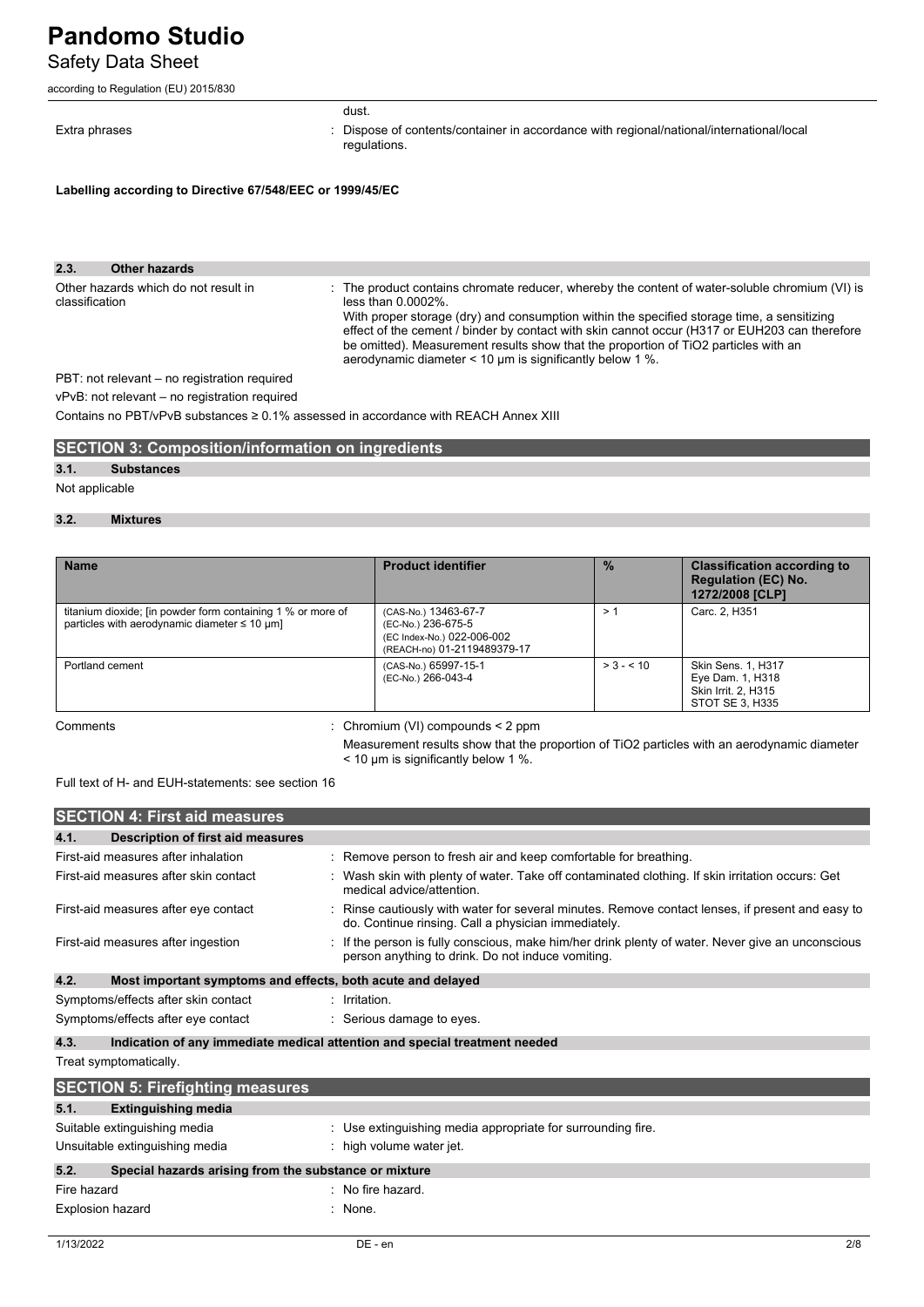Safety Data Sheet

according to Regulation (EU) 2015/830

| Hazardous decomposition products in case of<br>fire                  | : None.                                                                                                                                                                                                                                                                                                                                                                          |
|----------------------------------------------------------------------|----------------------------------------------------------------------------------------------------------------------------------------------------------------------------------------------------------------------------------------------------------------------------------------------------------------------------------------------------------------------------------|
| 5.3.<br><b>Advice for firefighters</b>                               |                                                                                                                                                                                                                                                                                                                                                                                  |
| Precautionary measures fire                                          | No specific measures are necessary.                                                                                                                                                                                                                                                                                                                                              |
| Protection during firefighting                                       | Do not attempt to take action without suitable protective equipment. Self-contained breathing<br>apparatus. Complete protective clothing.                                                                                                                                                                                                                                        |
| <b>SECTION 6: Accidental release measures</b>                        |                                                                                                                                                                                                                                                                                                                                                                                  |
| 6.1.                                                                 | Personal precautions, protective equipment and emergency procedures                                                                                                                                                                                                                                                                                                              |
| General measures                                                     | : Absorb spillage to prevent material damage.                                                                                                                                                                                                                                                                                                                                    |
| 6.1.1.<br>For non-emergency personnel                                |                                                                                                                                                                                                                                                                                                                                                                                  |
| Protective equipment                                                 | Precautions for safe handling. See Section 7.                                                                                                                                                                                                                                                                                                                                    |
| Emergency procedures                                                 | Avoid contact with skin and eyes.                                                                                                                                                                                                                                                                                                                                                |
| 6.1.2.<br>For emergency responders                                   |                                                                                                                                                                                                                                                                                                                                                                                  |
| Emergency procedures                                                 | : No specific measures are necessary.                                                                                                                                                                                                                                                                                                                                            |
| 6.2.<br><b>Environmental precautions</b>                             |                                                                                                                                                                                                                                                                                                                                                                                  |
| Prevent entry to sewers and public waters.                           |                                                                                                                                                                                                                                                                                                                                                                                  |
| 6.3.<br>Methods and material for containment and cleaning up         |                                                                                                                                                                                                                                                                                                                                                                                  |
| For containment                                                      | Collect spillage.                                                                                                                                                                                                                                                                                                                                                                |
| Methods for cleaning up                                              | Mechanically recover the product. Minimise generation of dust. Collect spillage. Do not use<br>compressed air for cleaning.                                                                                                                                                                                                                                                      |
| 6.4.<br><b>Reference to other sections</b>                           |                                                                                                                                                                                                                                                                                                                                                                                  |
| For further information refer to section 13. See Section 8.          |                                                                                                                                                                                                                                                                                                                                                                                  |
| <b>SECTION 7: Handling and storage</b>                               |                                                                                                                                                                                                                                                                                                                                                                                  |
| 7.1.<br><b>Precautions for safe handling</b>                         |                                                                                                                                                                                                                                                                                                                                                                                  |
| Additional hazards when processed                                    | : See Section 8.                                                                                                                                                                                                                                                                                                                                                                 |
| Precautions for safe handling                                        | Ensure good ventilation of the work station. Avoid contact with skin and eyes. Wear personal<br>protective equipment.                                                                                                                                                                                                                                                            |
| Hygiene measures                                                     | : Wear protective gloves. Do not eat, drink or smoke when using this product.                                                                                                                                                                                                                                                                                                    |
| 7.2.<br>Conditions for safe storage, including any incompatibilities |                                                                                                                                                                                                                                                                                                                                                                                  |
| Storage conditions                                                   | : Protect from moisture. Store in a dry place. The product contains chromate reducer, whereby<br>the content of water-soluble chromium (VI) is less than 0.0002%.<br>With proper storage (dry) and consumption within the specified storage time, a sensitizing<br>effect of the cement / binder by contact with skin cannot occur (H317 or EUH203 can therefore<br>be omitted). |
| Incompatible materials                                               | Aluminium. ammonium salts. Acids.                                                                                                                                                                                                                                                                                                                                                |
| Storage area                                                         | : dry.                                                                                                                                                                                                                                                                                                                                                                           |
| 7.3.<br>Specific end use(s)                                          |                                                                                                                                                                                                                                                                                                                                                                                  |
| No additional information available.                                 |                                                                                                                                                                                                                                                                                                                                                                                  |
| <b>SECTION 8: Exposure controls/personal protection</b>              |                                                                                                                                                                                                                                                                                                                                                                                  |

### **8.1. Control parameters**

| <b>Pandomo Studio</b> |                   |                                                                      |  |  |  |
|-----------------------|-------------------|----------------------------------------------------------------------|--|--|--|
| Germany               | Local name        | Allgemeiner Staubgrenzwert -<br>Alveolengängige/Einatembare Fraktion |  |  |  |
| Germany               | AGW (OEL TWA) [1] | 1.25 mg/m <sup>3</sup> (A)<br>10 mg/m <sup>3</sup> (E)               |  |  |  |
| Germany               | Remark            | AGS:DFG                                                              |  |  |  |

#### **Exposure limit values for the other components**

| calcium sulfate (7778-18-9) |                   |                                                                                                               |  |  |  |
|-----------------------------|-------------------|---------------------------------------------------------------------------------------------------------------|--|--|--|
| Germany                     | AGW (OEL TWA) [1] | 6 mg/m <sup>3</sup> (A)                                                                                       |  |  |  |
| Germany                     | Remark            | DFG - Senatskommission zur<br>Prüfung<br>gesundheitsschädlicher<br>Arbeitsstoffe der DFG (MAK-<br>Kommission) |  |  |  |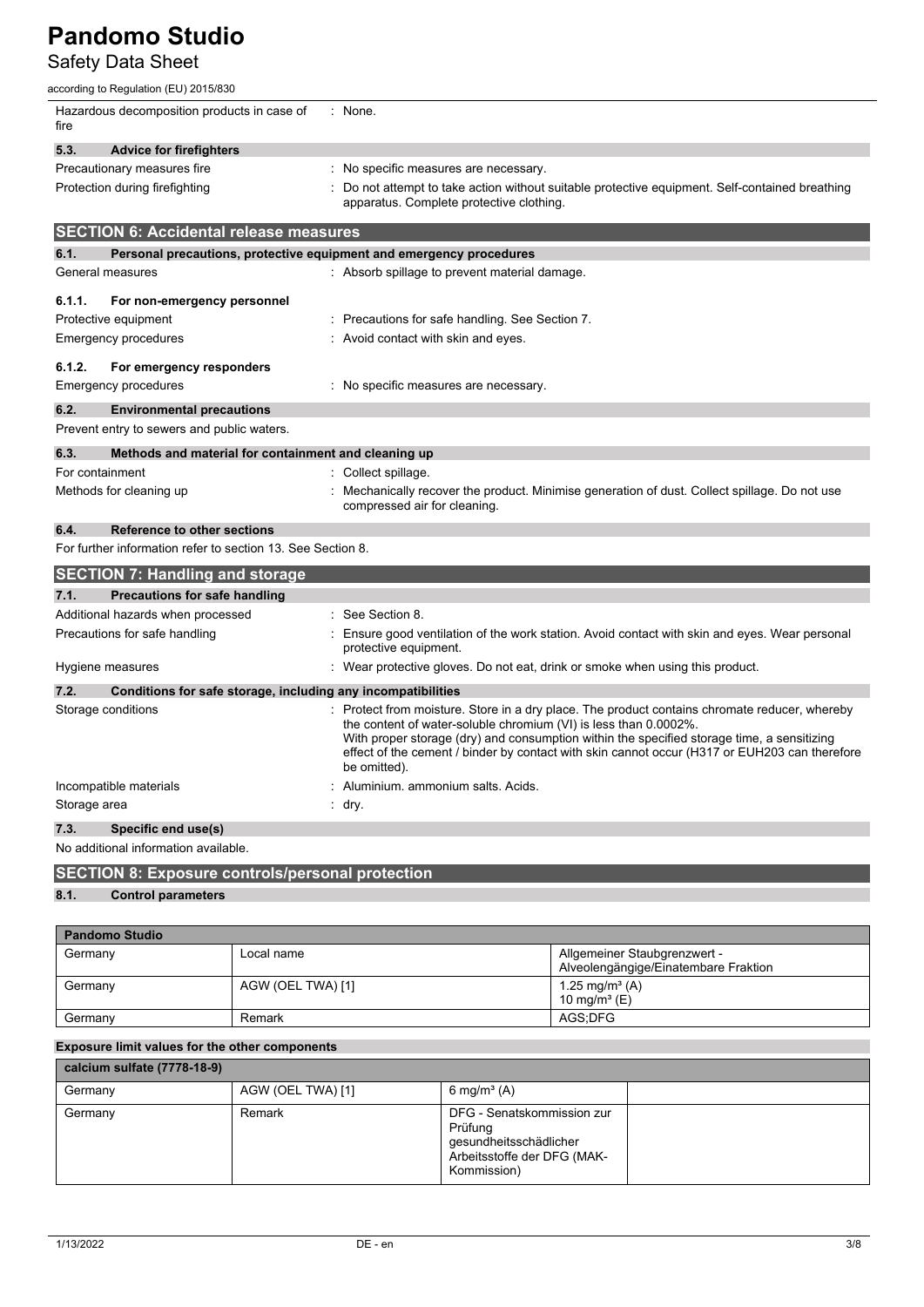Safety Data Sheet

according to Regulation (EU) 2015/830

| calcium sulfate (7778-18-9)              |                                              |  |  |  |
|------------------------------------------|----------------------------------------------|--|--|--|
| DNEL/DMEL (Workers)                      |                                              |  |  |  |
| Acute - systemic effects, inhalation     | 5082 mg/m <sup>3</sup> (Experimental value)  |  |  |  |
| Long-term - systemic effects, inhalation | 21.17 mg/m <sup>3</sup> (Experimental value) |  |  |  |
| <b>DNEL/DMEL</b> (General population)    |                                              |  |  |  |
| Acute - systemic effects, inhalation     | 3811 mg/m <sup>3</sup> (Experimental value)  |  |  |  |
| Acute - systemic effects, oral           | 11.4 mg/kg bw/day (Experimental value)       |  |  |  |
| Long-term - systemic effects, oral       | 1.52 mg/kg bw/day (Experimental value)       |  |  |  |
| Long-term - systemic effects, inhalation | 5.29 mg/m <sup>3</sup> (Experimental value)  |  |  |  |
| PNEC (STP)                               |                                              |  |  |  |
| PNEC sewage treatment plant<br>100 mg/l  |                                              |  |  |  |
| calcium carbonate (471-34-1)             |                                              |  |  |  |
| DNEL/DMEL (Workers)                      |                                              |  |  |  |
| Long-term - local effects, inhalation    | $6.36$ mg/m <sup>3</sup>                     |  |  |  |
| DNEL/DMEL (General population)           |                                              |  |  |  |
| Acute - systemic effects, oral           | 6.1 mg/kg bw/day                             |  |  |  |
| Long-term - systemic effects, oral       | 6.1 mg/kg bw/day                             |  |  |  |
| Long-term - local effects, inhalation    | 1.06 mg/ $m^3$                               |  |  |  |
| PNEC (STP)                               |                                              |  |  |  |
| PNEC sewage treatment plant              | 100 mg/l                                     |  |  |  |
| 8.2.<br><b>Exposure controls</b>         |                                              |  |  |  |

#### **Appropriate engineering controls:**

Ensure good ventilation of the work station.

#### **Personal protective equipment:**

Safety glasses. Dust formation: dust mask. Gloves.

#### **Hand protection:**

Protective gloves. The following materials are suitable for protective gloves: Nitrile impregnated cotton gloves (layer thickness of about 0,15 mm).

| Type | <b>Material</b><br>----------- | Permeation | (mm, | Penetration | Standard |
|------|--------------------------------|------------|------|-------------|----------|
|      |                                |            | ט וי |             |          |

#### **Eye protection:**

Wear closed safety glasses

#### **Skin and body protection:**

Wear proper protective equipment

#### **Respiratory protection:**

If the occupational exposure limit is exceeded:



#### **Environmental exposure controls:**

Avoid release to the environment.

#### **Other information:**

Use care during processing to minimize generation of dust. Avoid creating or spreading dust.

| <b>SECTION 9: Physical and chemical properties</b>            |                           |     |
|---------------------------------------------------------------|---------------------------|-----|
| 9.1.<br>Information on basic physical and chemical properties |                           |     |
| Physical state                                                | : Solid                   |     |
| Appearance                                                    | : Powder.                 |     |
| Colour                                                        | $:$ white.                |     |
| Odour                                                         | : odourless.              |     |
| Odour threshold                                               | : No data available       |     |
| рH                                                            | $: 11.5$ Aqueous solution |     |
| Relative evaporation rate (butylacetate=1)                    | : No data available       |     |
| 1/13/2022                                                     | $DE - en$                 | 4/8 |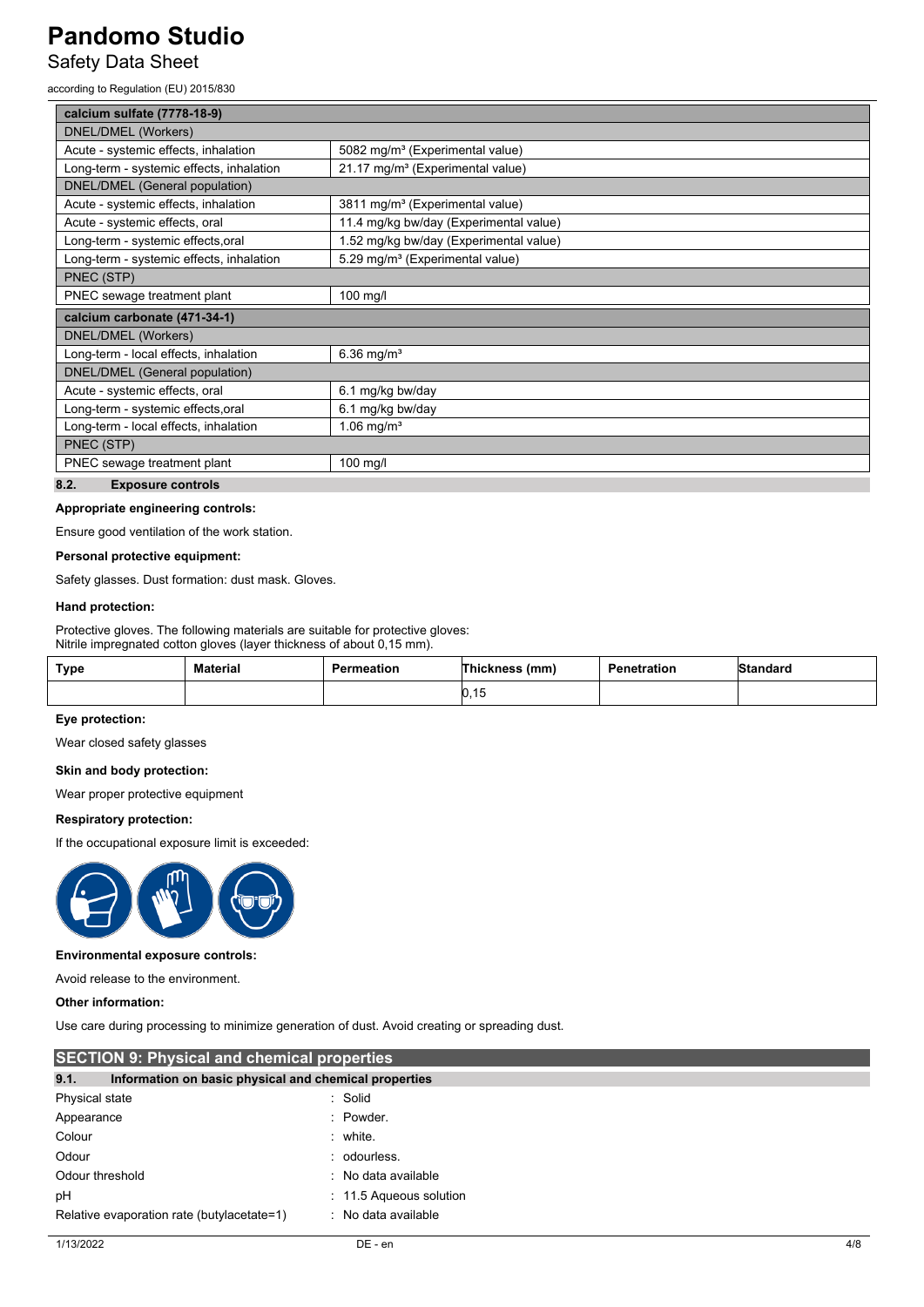### **Pandomo Studio** Safety Data Sheet

### according to Regulation (EU) 2015/830

| Melting point                                   | $:$ > 1250 °C                             |
|-------------------------------------------------|-------------------------------------------|
| Freezing point                                  | : Not applicable                          |
| Boiling point                                   | : Not applicable                          |
| Flash point                                     | Not applicable                            |
| Auto-ignition temperature                       | Not applicable                            |
| Decomposition temperature                       | No data available                         |
| Flammability (solid, gas)                       | Non flammable.                            |
| Vapour pressure                                 | No data available                         |
| Relative vapour density at 20 °C                | No data available                         |
| Relative density                                | Not applicable                            |
| Density                                         | : $2.75 - 3.2$ g/cm <sup>3</sup>          |
| Solubility                                      | : Water: $0.1 - 1.5$ g/l @ 20°C           |
| Partition coefficient n-octanol/water (Log Pow) | No data available                         |
| Viscosity, kinematic                            | : Not applicable                          |
| Viscosity, dynamic                              | Not applicable                            |
| Explosive properties                            | : None.                                   |
| Oxidising properties                            | None.                                     |
| <b>Explosive limits</b>                         | : Not applicable                          |
| 9.2.<br><b>Other information</b>                |                                           |
| VOC content                                     | $: < 3 \%$                                |
| <b>Bulk density</b>                             | $\therefore$ 900 - 1300 kg/m <sup>3</sup> |
|                                                 |                                           |

### **SECTION 10: Stability and reactivity**

### **10.1. Reactivity**

Reacts with water.

#### **10.2. Chemical stability**

Stable under normal conditions.

#### **10.3. Possibility of hazardous reactions**

No dangerous reactions known under normal conditions of use.

#### **10.4. Conditions to avoid**

None under recommended storage and handling conditions (see section 7).

#### **10.5. Incompatible materials**

Acids. ammonium salts. Aluminium.

#### **10.6. Hazardous decomposition products**

No hazardous decomposition products known.

| <b>SECTION 11: Toxicological information</b>  |                                                                                                                                   |
|-----------------------------------------------|-----------------------------------------------------------------------------------------------------------------------------------|
| Information on toxicological effects<br>11.1. |                                                                                                                                   |
| Acute toxicity                                | : Not classified                                                                                                                  |
|                                               | titanium dioxide; [in powder form containing 1 % or more of particles with aerodynamic diameter ≤ 10 µm] (13463-67-7)             |
| LD50 oral rat                                 | > 2000 mg/kg bodyweight (OECD 401: Acute Oral Toxicity, Rat, Male / female, Experimental<br>value, Oral, 14 day(s))               |
| LC50 Inhalation - Rat                         | > 5.09 mg/l (OECD 403: Acute Inhalation Toxicity, 4 h, Rat, Male, Experimental value,<br>Inhalation (dust), $14 \text{ day}(s)$ ) |
| Skin corrosion/irritation                     | : Not classified                                                                                                                  |
|                                               | pH: 11.5 Aqueous solution                                                                                                         |
| Serious eye damage/irritation                 | Causes serious eye damage.                                                                                                        |
|                                               | pH: 11.5 Aqueous solution                                                                                                         |
| Respiratory or skin sensitisation             | : Not classified                                                                                                                  |
| Germ cell mutagenicity                        | Not classified                                                                                                                    |
| Carcinogenicity                               | : Not classified                                                                                                                  |
| Reproductive toxicity                         | Not classified                                                                                                                    |
| STOT-single exposure                          | : Not classified                                                                                                                  |
| STOT-repeated exposure                        | : Not classified                                                                                                                  |
| Aspiration hazard                             | Not classified                                                                                                                    |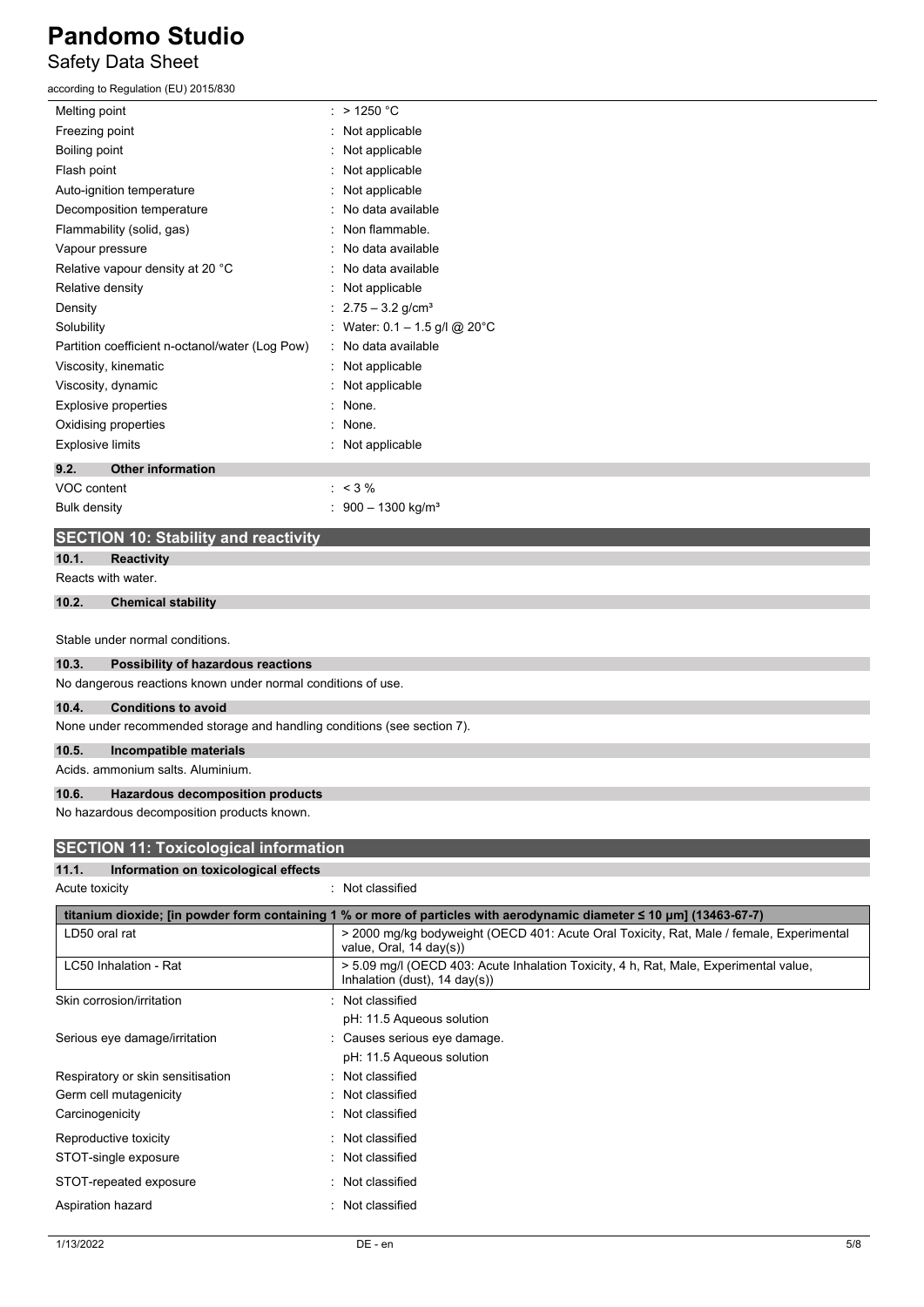Safety Data Sheet

according to Regulation (EU) 2015/830

| <b>Pandomo Studio</b>                                  |                                                                                                                                                     |
|--------------------------------------------------------|-----------------------------------------------------------------------------------------------------------------------------------------------------|
| Viscosity, kinematic                                   | Not applicable                                                                                                                                      |
| Potential adverse human health effects and<br>symptoms | : Irritation: severely irritant to eyes.                                                                                                            |
| <b>SECTION 12: Ecological information</b>              |                                                                                                                                                     |
|                                                        |                                                                                                                                                     |
| 12.1.<br><b>Toxicity</b><br>Ecology - general          | The product is not considered harmful to aquatic organisms nor to cause long-term adverse<br>effects in the environment.                            |
|                                                        | titanium dioxide; [in powder form containing 1 % or more of particles with aerodynamic diameter ≤ 10 µm] (13463-67-7)                               |
| LC50 - Fish [1]                                        | > 100 mg/l (Equivalent or similar to OECD 203, 96 h, Oncorhynchus mykiss, Static system,<br>Fresh water, Experimental value, Nominal concentration) |
| ErC50 algae                                            | 61 mg/l (EPA 600/9-78-018, 72 h, Pseudokirchneriella subcapitata, Static system, Fresh<br>water, Experimental value, Nominal concentration)         |
| <b>Portland cement (65997-15-1)</b>                    |                                                                                                                                                     |
| LC50 - Fish [1]                                        | > 1000 mg/l (96 h, Pisces)                                                                                                                          |
|                                                        |                                                                                                                                                     |
| 12.2.<br>Persistence and degradability                 |                                                                                                                                                     |
| <b>Pandomo Studio</b>                                  |                                                                                                                                                     |
| Persistence and degradability                          | Not applicable. Inorganic Particulate Substances.                                                                                                   |
| BOD (% of ThOD)                                        | Not applicable                                                                                                                                      |
|                                                        | titanium dioxide; [in powder form containing 1 % or more of particles with aerodynamic diameter ≤ 10 µm] (13463-67-7)                               |
| Persistence and degradability                          | Biodegradability: not applicable.                                                                                                                   |
| Chemical oxygen demand (COD)                           | Not applicable (inorganic)                                                                                                                          |
| <b>ThOD</b>                                            | Not applicable (inorganic)                                                                                                                          |
| <b>Portland cement (65997-15-1)</b>                    |                                                                                                                                                     |
| Persistence and degradability                          | Biodegradability: not applicable.                                                                                                                   |
| Chemical oxygen demand (COD)                           | Not applicable                                                                                                                                      |
| ThOD                                                   | Not applicable                                                                                                                                      |
| BOD (% of ThOD)                                        | Not applicable                                                                                                                                      |
| 12.3.<br><b>Bioaccumulative potential</b>              |                                                                                                                                                     |
| <b>Pandomo Studio</b>                                  |                                                                                                                                                     |
| Bioaccumulative potential                              | No bioaccumulation.                                                                                                                                 |
|                                                        | titanium dioxide; [in powder form containing 1 % or more of particles with aerodynamic diameter ≤ 10 µm] (13463-67-7)                               |
| Bioaccumulative potential                              | Not bioaccumulative.                                                                                                                                |
| <b>Portland cement (65997-15-1)</b>                    |                                                                                                                                                     |
| Bioaccumulative potential                              | Bioaccumulation: not applicable.                                                                                                                    |
| 12.4.<br><b>Mobility in soil</b>                       |                                                                                                                                                     |
| <b>Pandomo Studio</b>                                  |                                                                                                                                                     |
| Ecology - soil                                         | None.                                                                                                                                               |
|                                                        | titanium dioxide; [in powder form containing 1 % or more of particles with aerodynamic diameter ≤ 10 µm] (13463-67-7)                               |
| Surface tension                                        | No data available in the literature                                                                                                                 |
| Ecology - soil                                         | Low potential for mobility in soil.                                                                                                                 |
| <b>Portland cement (65997-15-1)</b>                    |                                                                                                                                                     |
| Ecology - soil                                         | No (test) data on mobility of the substance available.                                                                                              |
| 12.5.<br><b>Results of PBT and vPvB assessment</b>     |                                                                                                                                                     |
| <b>Pandomo Studio</b>                                  |                                                                                                                                                     |
| PBT: not relevant - no registration required           |                                                                                                                                                     |
| vPvB: not relevant - no registration required          |                                                                                                                                                     |
| Component                                              |                                                                                                                                                     |
| Portland cement (65997-15-1)                           | This substance/mixture does not meet the PBT criteria of REACH regulation, annex XIII                                                               |
| 12 <sub>6</sub><br>Other adverse effects               | This substance/mixture does not meet the vPvB criteria of REACH regulation, annex XIII                                                              |

#### **12.6. Other adverse effects**

| <b>SECTION 13: Disposal considerations</b> |                                                                                             |
|--------------------------------------------|---------------------------------------------------------------------------------------------|
| 13.1.<br>Waste treatment methods           |                                                                                             |
| Regional legislation (waste)               | Disposal must be done according to official regulations.                                    |
| Waste treatment methods                    | Dispose of contents/container in accordance with licensed collector's sorting instructions. |
|                                            |                                                                                             |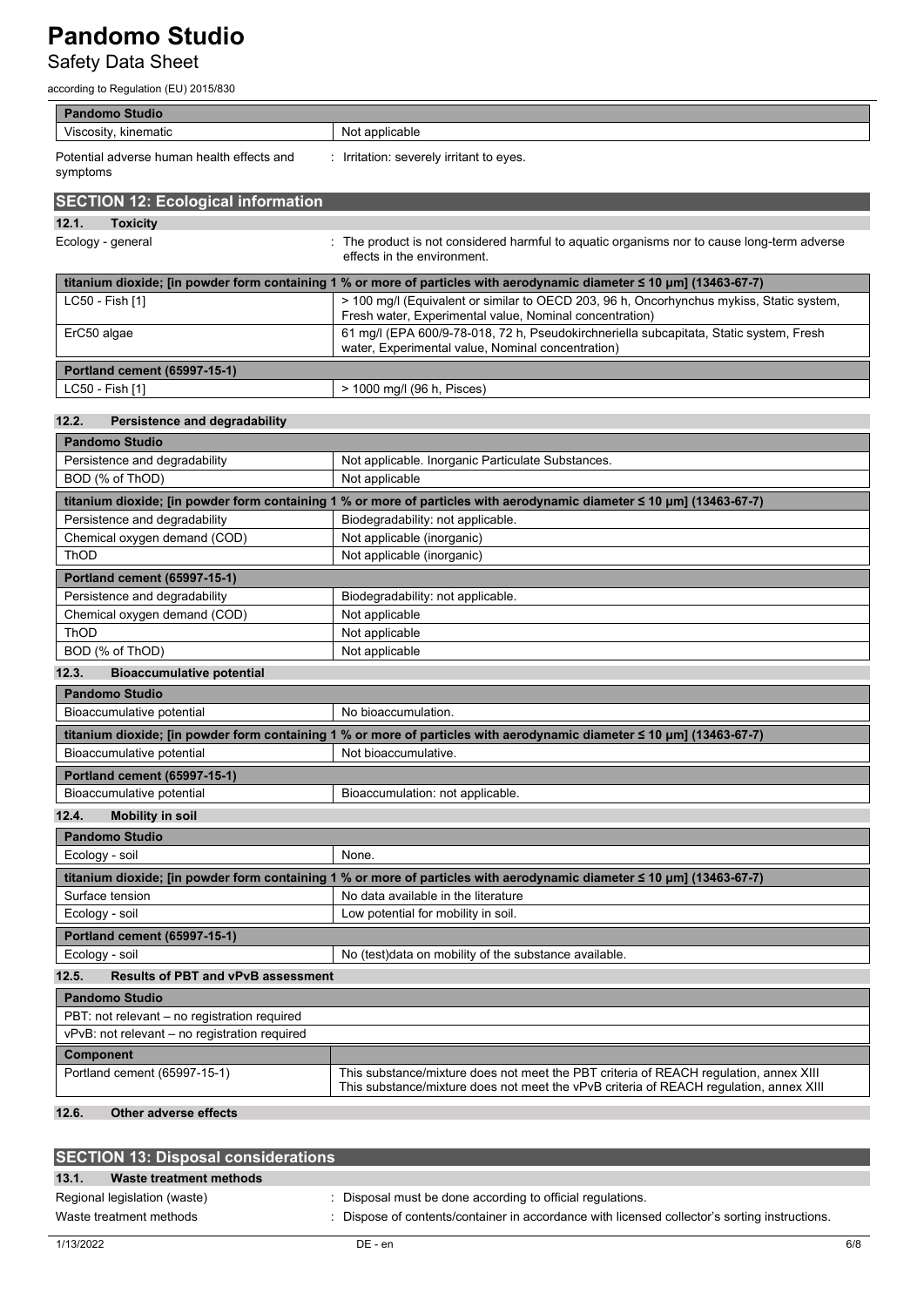# Safety Data Sheet

#### according to Regulation (EU) 2015/830

| Product/Packaging disposal recommendations | Dispose in a safe manner in accordance with local/national regulations. Avoid release to the<br>environment.                                                                                                                    |
|--------------------------------------------|---------------------------------------------------------------------------------------------------------------------------------------------------------------------------------------------------------------------------------|
| Ecology - waste materials                  | : Avoid release to the environment.                                                                                                                                                                                             |
| European List of Waste (LoW) code          | $: 170101$ - concrete<br>10 13 14 - waste concrete and concrete sludge<br>For residues<br>01 04 07 <sup>*</sup> - wastes containing dangerous substances from physical and chemical processing of<br>non-metalliferous minerals |

### **SECTION 14: Transport information**

| In accordance with ADR / IMDG / IATA   |                |                |
|----------------------------------------|----------------|----------------|
| <b>ADR</b>                             | <b>IMDG</b>    | <b>IATA</b>    |
| <b>UN number</b><br>14.1.              |                |                |
| Not applicable                         | Not applicable | Not applicable |
| 14.2.<br>UN proper shipping name       |                |                |
| Not applicable                         | Not applicable | Not applicable |
| Not applicable                         | Not applicable | Not applicable |
|                                        |                |                |
| Transport hazard class(es)<br>14.3.    |                |                |
| Not applicable                         | Not applicable | Not applicable |
| Not applicable                         | Not applicable | Not applicable |
| 14.4.<br>Packing group                 |                |                |
| Not applicable                         | Not applicable | Not applicable |
| <b>Environmental hazards</b><br>14.5.  |                |                |
| Not applicable                         | Not applicable | Not applicable |
| No supplementary information available |                |                |

#### **14.6. Special precautions for user**

#### **- Overland transport**

Not applicable

#### **- Transport by sea**

Not applicable

### **- Air transport**

Not applicable

**14.7. Transport in bulk according to Annex II of Marpol and the IBC Code**

### **SECTION 15: Regulatory information**

**15.1. Safety, health and environmental regulations/legislation specific for the substance or mixture**

#### **15.1.1. EU-Regulations**

Contains no REACH substances with Annex XVII restrictions Contains no substance on the REACH candidate list Contains no REACH Annex XIV substances

VOC content : < 3 %